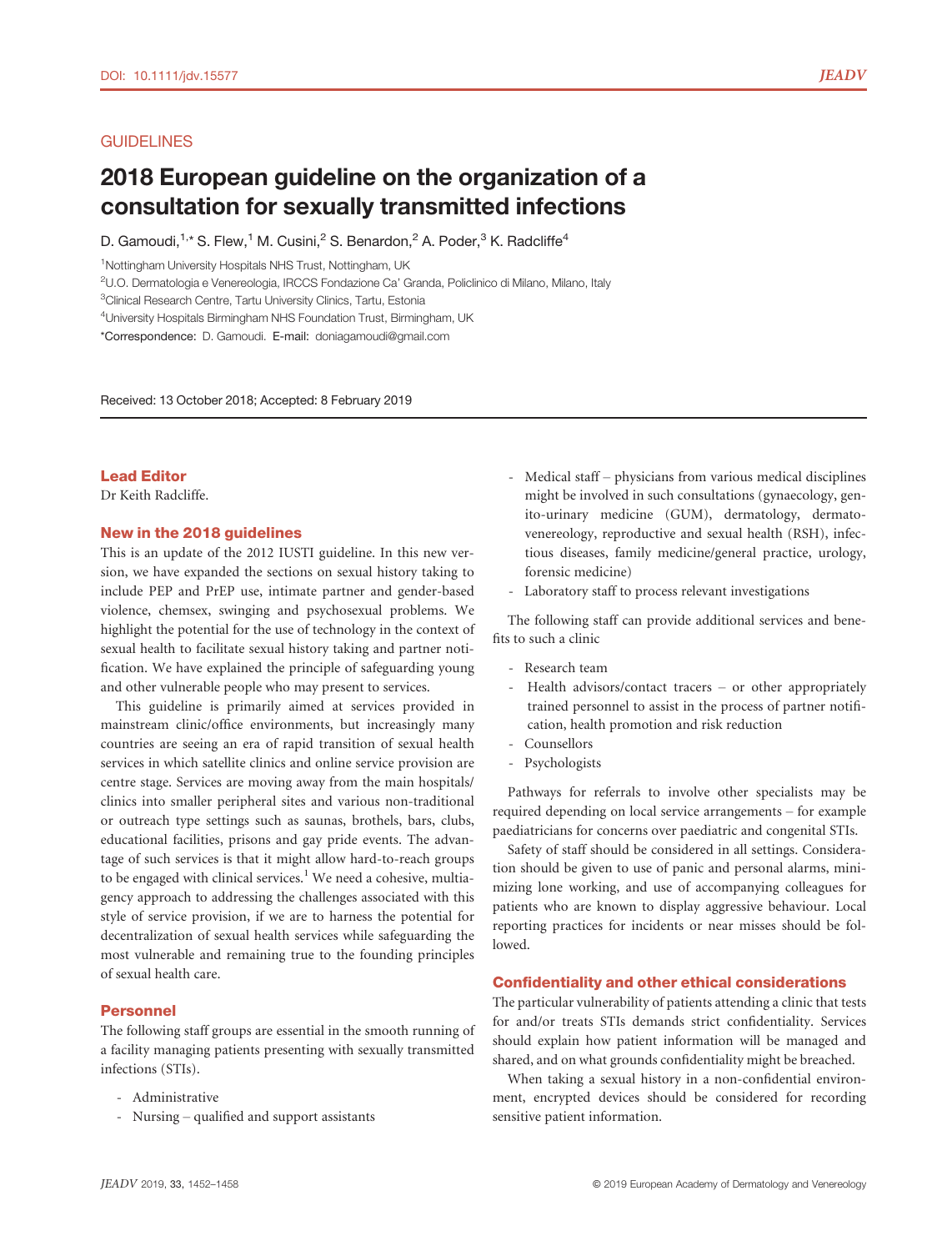The writing group recommends that healthcare professionals delivering a sexual health service should be familiar with the ethical and legal frameworks on safeguarding adults and children, consent and confidentiality. Safeguarding involves protecting people's health and human rights to enable them to live free from harm or abuse. It involves making an assessment of factors which could make someone vulnerable to such harms, and instigating measures to reduce these. Pathways to support these assessments and procedures will vary according to local practices and legislation.

It is good practice to obtain consent to share information with general practitioners (GPs) or family doctors, where the diagnosis or procedure may have longer term health implications.<sup>2</sup>

All attempts should be made to maintain patients' dignity, allowing them to dress and undress in privacy, and only exposing areas as necessary to examine them.

A chaperone should be offered for all intimate examinations, to reassure the patient, act as a witness and assist in the examination and performing of any investigation. This offer should be documented, along with the name of the chaperone, in the medical record.<sup>3</sup> Consent for any other staff in training to be present in the consultation should be ideally sought before the patient enters the room, to ensure they do not feel under pressure to comply. The staff member should be certain that the presence of such a trainee/observer will not affect the patient's care.<sup>3</sup>

The patient's sociocultural and religious values also need to be taken into consideration when delivering a sexual health service. Social, cultural and economic factors can all affect sexual desire, attitude, behaviour and practices. Therefore, addressing these factors in a globalized society is extremely important. Minority groups need to feel comfortable with, and have trust in, healthcare services and the professionals they encounter. Cultural sensitivity in the patient–provider relationship should enable culturally diverse patients to experience patient-centred health care, which is relevant to their needs and expectations.<sup>4</sup>

#### **History**

History taking should be done systemically with more sensitive questions being left until later. Structured proformas can be used to document key history and examination findings, and subsequent investigations and results. However, it is important not to see the history taking process as a routine, but to remain able to adapt to the patient and clinical situation.

When taking a sexual history, the healthcare provider should modify their language to ensure it is comprehensible to the patient. This will often mean avoiding medical jargon and instead utilizing sexually explicit language with which both the patient and the clinician are comfortable.

People presenting to sexual health clinics vary in the complexity of their presentation. Some present asymptomatically for routine STI testing and might be considered 'low risk' attendees. In such circumstances, traditional face-to-face consultations and

the taking of an extensive medical history by a healthcare professional might not be necessary. However, if during the consultation process (face-to-face or electronic) the patient is deemed to be at high risk of STIs, is symptomatic or requires assessment for emergency contraception, postexposure prophylaxis or may have safeguarding needs, then the patient should be referred to a suitable healthcare worker for a more detailed assessment and management.

There are many sexual health services which now offer an online consultation/'no-talk' service by self-completed questionnaires and computer-assisted structured interviews (CASI).<sup>5</sup> Studies have shown that in many cases, reporting by CASI was more reliable, with more patients divulging potentially risky sexual behaviour than when asked via face-to-face interviews.<sup>6</sup> This method may also be more efficient, and has been shown to be acceptable to patients, although language and literacy will need to be taken into consideration. Evidence shows a CASI approach to be acceptable in a sexual health setting with similar consultation times and few patients declining to answer risk questions.<sup>7</sup> Although CASI may yield additional disclosures in sensitive question areas, some evidence shows staff may not act on this information and that overall STI or HIV detection rates may not improve.<sup>8</sup>

Some areas have also seen the introduction of the 'eSexual health clinic', which is an online clinical and public health intervention. Patients with chlamydia are diagnosed and managed via an automated online clinical consultation, leading to antibiotic collection from a pharmacy. This could be an innovative model to address growing population sexual health needs. Although it has its merits, particularly for people who may find it uncomfortable to discuss personal issues in a face-to-face environment, it is not a suitable method for vulnerable groups or those where there may be communication difficulties.  $(2D)^{9, 10}$ 

To target the youth population which is at highest risk of STIs and HIV, public health interventions have increasingly turned towards the use of social media and Internet technology. Online resources which are available include online STI/HIV testing, online counselling, partner notification and education services.  $(2D)^{10}$ 

Where a face-to-face consultation is conducted, consideration should be given to the clinical setting. Ideally, this would be a suitable sound-proof room which provides an environment to discuss sensitive issues and develop a clinician–patient rapport to facilitate information exchange.

During history taking, it is important to ask the following in female patients:

- Lower genital tract symptoms:<sup>11</sup>
	- o Vaginal discharge that has changed in quantity, texture, colour or smell
	- o Vulval symptoms such as pruritus, lumps, ulceration and superficial dyspareunia.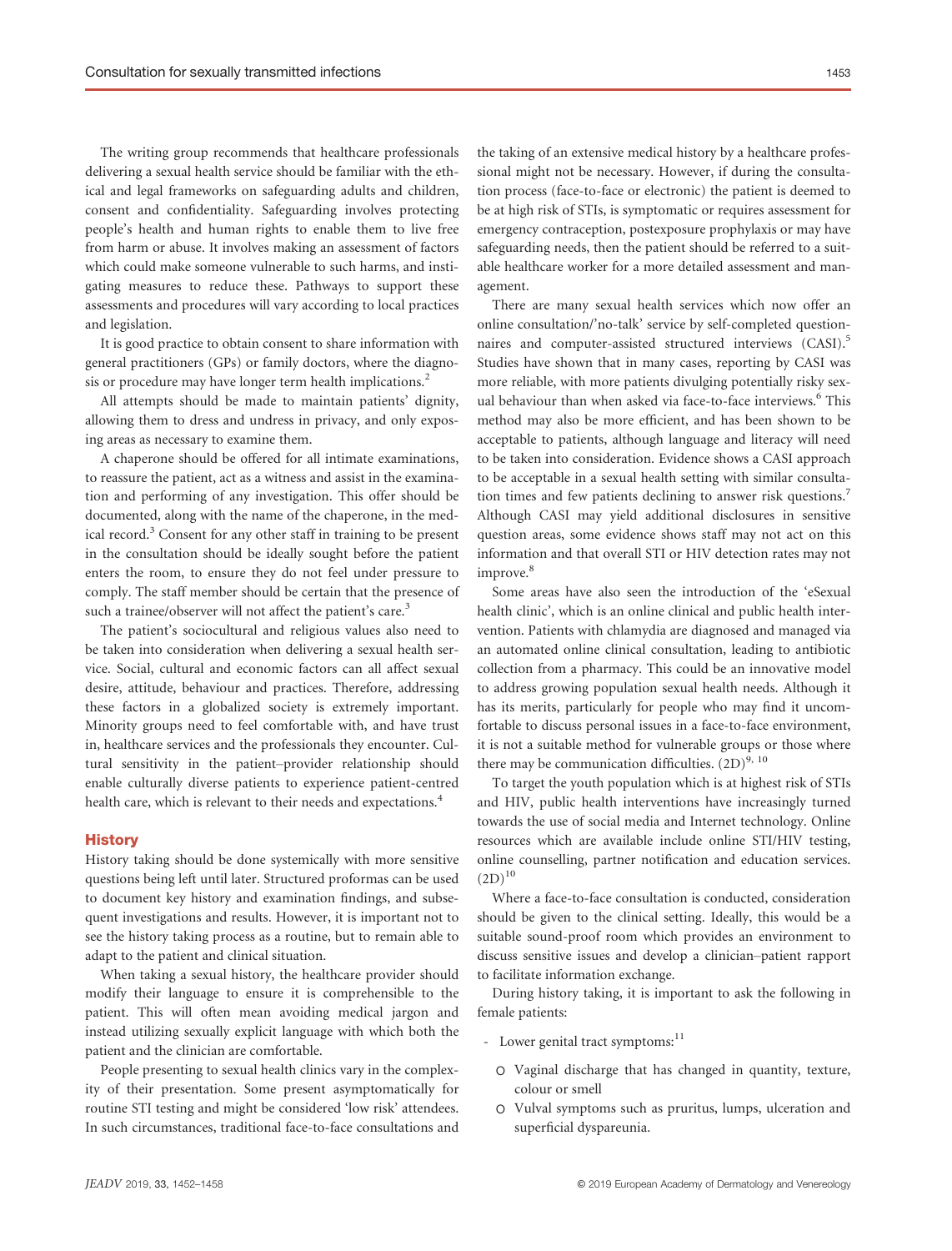- Upper genital tract symptoms:
	- o Pelvic pain
	- o Deep dyspareunia
	- o Menstrual cycle abnormalities:
		- $\Box$ Intermenstrual bleeding
		- $\Box$ Postcoital bleeding
		- $\Box$ Menorrhagia
		- $\overline{a}$ Dysmenorrhoea.

For male patients, the following symptoms should be enquired about:

- Genital lumps
- Genital Ulceration
- Urethral discharge
- Testicular symptoms:
	- o Pain
	- o Swelling/lumps.
- Lower urinary tract symptoms:
	- o Dysuria
	- o Frequency
	- o Haematuria
- Genital itching, soreness or rashes.

In both male and female patients, ask about:

- Rectal symptoms (when relevant to the sexual history):
	- o Rectal discharge
	- o Rectal bleeding
	- o Rectal pain
	- o Anorectal skin changes
	- o Tenesmus.
- Oral lesions
- Conjunctivitis
- Rashes genital and/or disseminated
- Mono/pauciarticular arthritis

Systemic symptoms of weight loss, malaise, night sweats, skin lesions, lymphadenopathy.

- Sexual difficulties or dissatisfaction with sexual life should be specifically asked as these may not be volunteered. Where these are identified, appropriate referral pathways should be followed.

Following on from the symptoms, it is important to ask about the patient's general health, sexual history and social history.

- Past medical history
- Past surgical history

- Past history of STI testing, including HIV (which may include blood donation or antenatal screening) and any positive results

- A thorough medication history (including over the counter and herbal remedies)
- Drug allergies

- In females, a gynaecological and obstetric history, to include cervical cytology, including abnormal results requiring treatment, and contraceptive history which may identify women who require emergency contraception

- History of vaccinations relevant to sexual health
	- o Hepatitis A
	- o Hepatitis B
	- o Human papillomavirus (HPV)

A family history may be relevant for consultations involving contraception choices or in cases where congenital infection may be suspected

- Sexual history
	- o Date of last sexual contact
	- o Gender of sexual partner
	- o Anatomical sites of exposure
	- o Condom use including any condom accidents
	- o Any suspected infection or symptoms in partner
	- o Previous sexual contacts in the last 3 months, or if the patient is known or suspected having a particular STI, the look back period for that particular infection should be used (refer to specific guidelines for more details)
	- o Practice of 'Swinging' heterosexual men and women who as a couple have sex with others. This group represents a high-risk population as they commonly report bisexual behaviour with multiple concurrent partners. Unless questions are specifically asked, they are likely to be an under recognized group. Such questions may include 'are you a swinger', 'do you practice partner-swapping', 'do you have sex with other couples together with your partner' and 'do you visit sex clubs for couples.<sup>12</sup>
- Enquiring about alcohol and recreational drug use may be relevant in terms of risk-taking behaviour.<sup>13, 14</sup> More recently, the phenomenon of 'Chemsex' (use of recreational drugs to facilitate and heighten sexual experiences) has been identified as a public and sexual health problem. The most commonly used drugs are crystal methamphetamine, gamma-hydroxybutyrate (GHB), gamma-butyrolactone (GBL) and mephedrone. Chemsex is associated with risky sexual behaviour and increased risk of STIs including HIV, hence the importance within a sexual health consultation.15,16

Onward referral to appropriate services that can support chemsex users towards abstinence or risk reduction strategies should be considered. (2D)

Previous and current HIV PEP (postexposure prophylaxis) and PrEP (preexposure prophylaxis) use if these are available in your practising country. The provision of PEPSE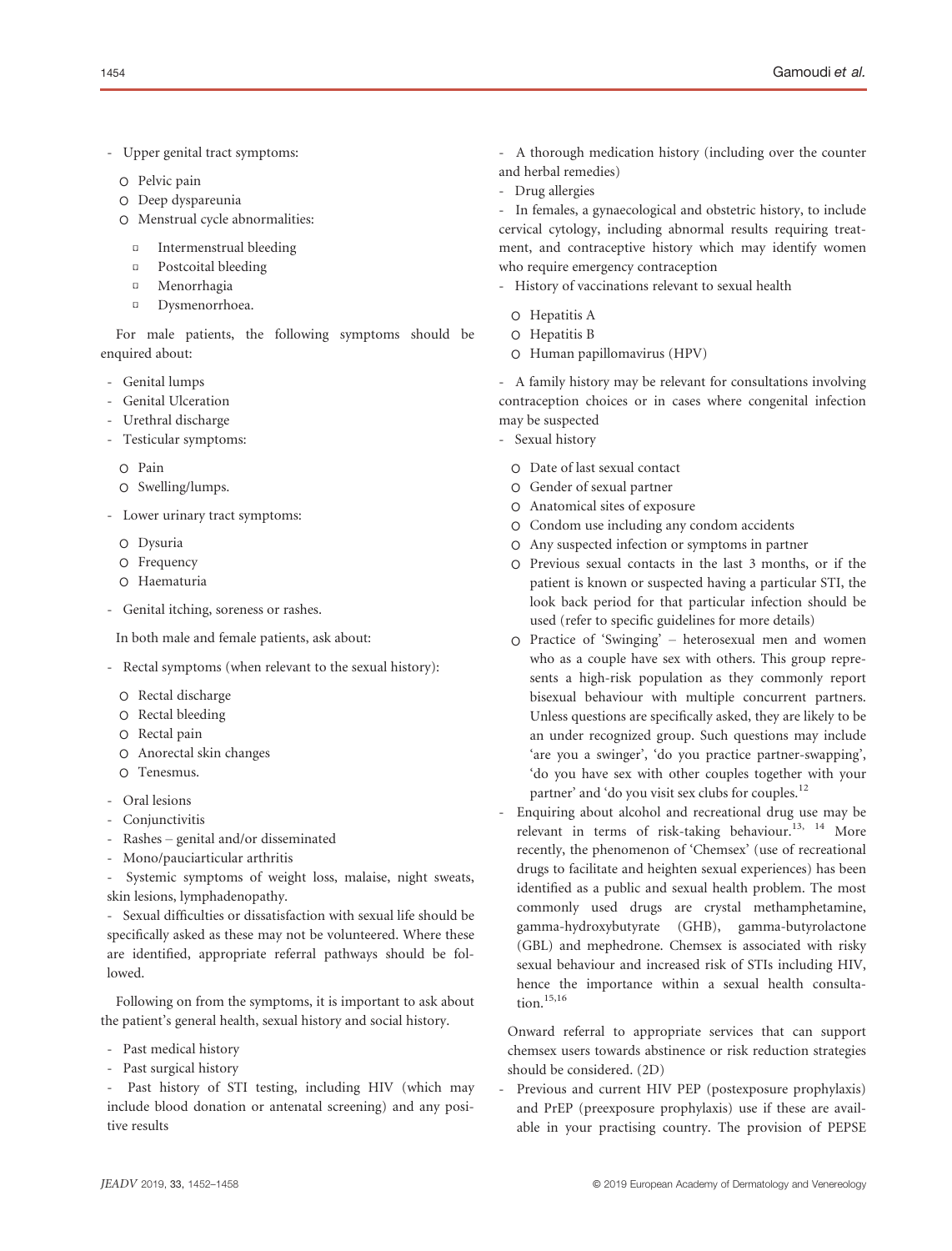should be fully integrated into a course of advice and counselling around safer sex strategies. (2D)

- Gender-based violence (GBV)/intimate partner violence (IPV)/domestic violence should be enquired about as they can be associated with sexual assault, STIs and unintended pregnancy.17,18

An assessment of blood-borne virus (BBV) risk will identify characteristics associated with high risk of HIV, hepatitis B and hepatitis C acquisition

- o Men who have sex with men (MSM) and other bisexual men and transwomen
- o Commercial sex workers
- o Intravenous drug user
- o People who have sexual partners from areas of high HIV prevalence rates, e.g. sub-Saharan Africa
- o History of blood transfusions, non-professional tattoos or piercings
- o Sexual partners of the above

Increasingly sexual health clinics are providing an integrated STI and contraception service. The contraceptive and reproductive health history may therefore vary according to whether the service primarily has an STI testing and treatment focus or is providing an integrated service.

A group which often faces healthcare disparities and barriers to care are the transgender and gender diverse populations. Healthcare providers need to be trained to use the appropriate terminology and pronouns. They also need to be mindful of heteronormative assumptions and take steps to ensure they are knowledgeable about transgender health to create a welcoming, inclusive and affirming clinical environment. Many providers assume that transgender patients do not need services such as pelvic examinations or contraception, or that treating transgender patients is too complex for their practice.<sup>19</sup> These dynamics contribute to significant disparities in sexual and reproductive health for transgender people. Clinics should train providers and staff on transgender appropriate care, non-discrimination and inclusivity.<sup>20</sup>

Specific factors to consider in the trans-population

- Transgender people may have any combination of sexual partners who are cis- or transmen or women.
- Transmen, who have not undergone gender reassignment surgery (GRS) and who have sex with cis-men, may be at risk of unintended pregnancy.
- Transpeople need preventive health screenings as recommended for the body parts the patient has, regardless of that patient's gender identity. This will include breast, cervical and prostate cancer screening.
- Transpeople face high rates of social and economic marginalization as well as high rates of physical and sexual abuse. $21$

#### Physical examination of the patient

It is rarely necessary to examine the patient if there are no symptoms.

Studies have shown low rates of clinical findings in asymptomatic women attending a consultation for STI. Signs are found in less than 4% of cases, and many of these are of doubtful clinical significance such as asymptomatic bacterial vaginosis or candidiasis, genital warts and molluscum contagiosum. In view of this, a genital examination is not necessary in these cases.  $(2C)^{22-26}$ 

In asymptomatic men, first void urine samples and asymptomatic women self-taken vulvovaginal swabs for nucleic acid amplification testing (NAAT), provide sensitive and specific results for Chlamydia trachomatis and Neisseria gonorrhoeae, and avoid the need for intimate examination which may deter some patients from attending.<sup>27-29</sup> In MSM, oropharyngeal and self-taken rectal swabs are a viable and acceptable option.  $(1B)^{30-33}$ 

However, patients presenting with symptoms suggestive of a possible STI should have a physical examination. Suitable facilities for examination should be available, with examination couches, appropriate lighting and equipment to take necessary samples.

Examination should include the following:

- Anogenital area
- Speculum examination in females
- Bimanual pelvic examination in females reporting upper genital tract symptoms
- Proctoscopy in males and females complaining of rectal symptoms
- Digital rectal examination where prostatic or rectal pathology is suspected
- Other general (i.e. non-genital) examination as indicated by the history (2D)

Examination of a patient who has been victim of sexual assault should occur after considering the need for forensic examination with an appropriate time frame for recovery of evidence. Not all clinics will need, or be able, to provide a forensic service, but a protocol for local referral must be available.

## Investigations

Staff should follow local processes for the taking, storage and transportation of microbiological samples.

When ordering investigations for STIs, the window periods need to be taken into consideration. Knowledge of local laboratory assays is required to determine window periods for infections and therefore guide advice about the need for repeat testing.

- All patients should be offered testing for
- Chlamydia trachomatis (NAAT)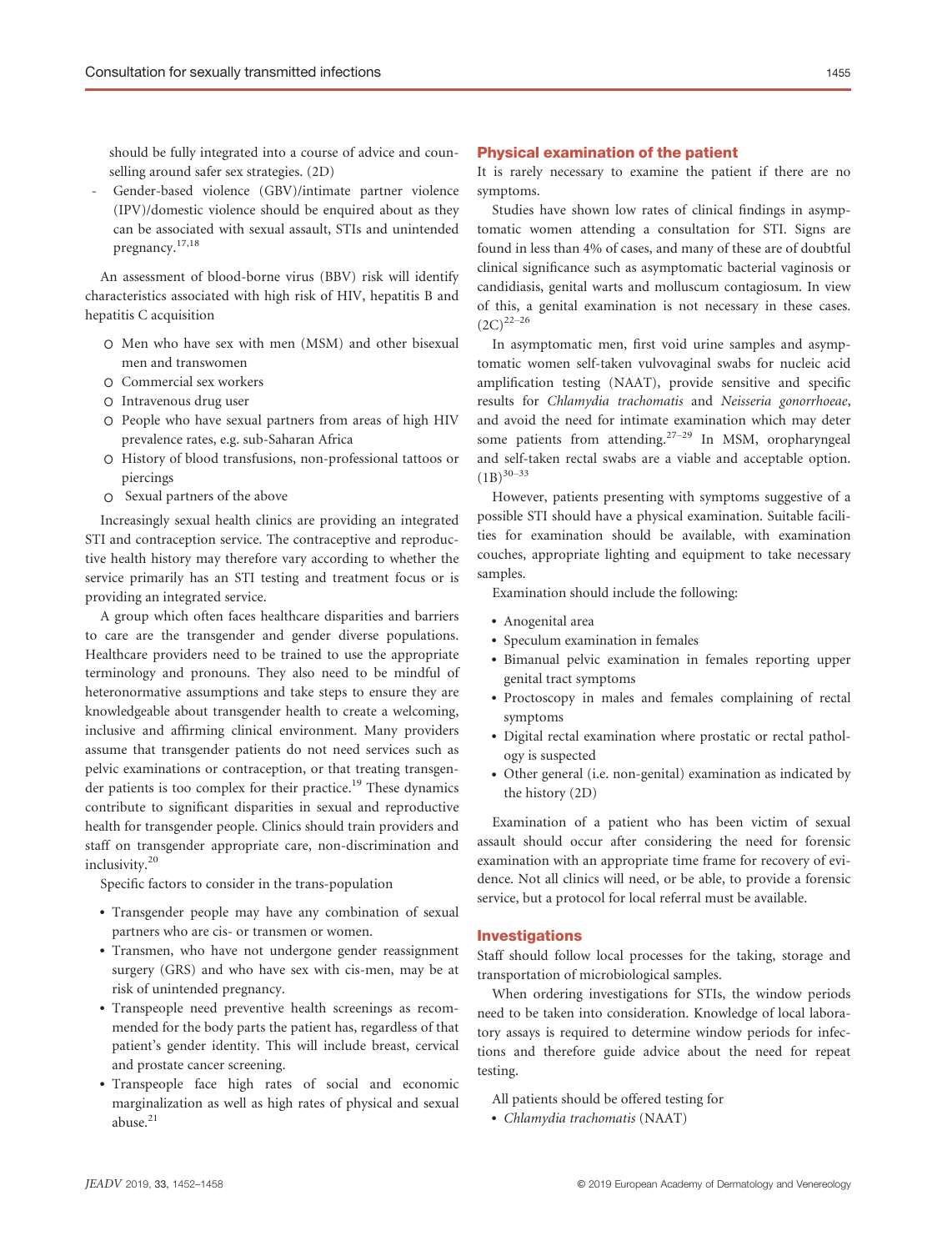- Neisseria gonorrhoeae (NAAT)
- Syphilis
- HIV

Other infections should be tested for based on history, examination findings and the local availability of tests. Please refer to the IUSTI European guidelines available via this link https://iusti.org/regions/Europe/euroguidelines.htm.<sup>34</sup>

- o Candida albicans
- o Bacterial vaginosis
- o Trichomonas vaginalis
- o Mycoplasma genitalium
- o Herpes simplex virus (HSV)
- o Lymphogranuloma venereum (LGV)
- o Chancroid
- o Granuloma inguinale
- Hepatitis B and hepatitis C
	- o Please refer to the 2017 IUSTI guidelines on hepatitis for more information [https://iusti.org/regions/Europe/pdf/](https://iusti.org/regions/Europe/pdf/2017/IUSTIEuropeHepatitis2017.pdf) [2017/IUSTIEuropeHepatitis2017.pdf](https://iusti.org/regions/Europe/pdf/2017/IUSTIEuropeHepatitis2017.pdf)
- Urinary symptoms
	- o Urinalysis and midstream urine for culture and sensitivity
- Pregnancy test
	- o Required when there is a risk of pregnancy, particularly when ectopic pregnancy falls within the differential diagnosis
- Point of care testing (POCT)
	- o These exist for various infections (including HIV, syphilis and TV) and are useful in certain settings, particularly community or outreach environments.
	- o Light-field microscopy of genital smears, or dark-field microscopy of genital ulceration, can provide an immediate result to facilitate appropriate treatment at the time of consultation. The sensitivity of microscopy will vary according to sampling technique and user experience.
	- o The sensitivity and specificity of all POCTs can vary, and they must be approved, so liaison with local laboratory services is advised.
- Additional tests in MSM
	- o Rectal and pharyngeal NAAT tests (according to sexual history)
	- o Proctoscopy if symptomatic
	- o LGV testing if rectal chlamydia positive

The need for testing extra-genital sites in women should be considered according to the sexual history. Services may need to decide a local policy on screening asymptomatic women at pharyngeal and rectal sites pending further studies and data on cost-effectiveness. (2C) Clinics should be familiar with the assays used locally and sensitivities may vary for extra-genital sites, and not all are approved for extra-genital testing.

## Results and treatment

- At the end of the consultation, it is important to communicate with patients how and when they will receive their results.
- Diagnoses should be explained, with opportunities for questions, and appropriate patient information leaflets provided where available in several other European languages. These can be accessed via [https://www.iusti.org/regions/europe/Pa](https://www.iusti.org/regions/europe/PatientInformation.htm) [tientInformation.htm](https://www.iusti.org/regions/europe/PatientInformation.htm)
- In many cases, it is possible to give immediate results microscopy, POCTs.
- Services need to ensure prompt availability of relevant treatments.
- Treatment may also be indicated on epidemiological grounds at the initial visit prior to results being available. For example, patients who present as the partner of a known STI may be treated at first presentation, in addition to being tested (please see guidelines on specific infections for further information).
- To maximize compliance, and hence successful treatment, single-dose treatments administered in the clinic are preferred where possible. In addition, providing medications without charge is desirable as it removes barrier to treatment. (1C)
- Appropriate treatment should be prescribed to women or who are pregnant, breastfeeding or in whom pregnancy cannot be excluded.
- Information should be provided about the need to abstain from unprotected sexual intercourse to avoid onward transmission or re-infection.
- Attendance at a sexual health clinic offers the opportunity to deliver health promotion advice, regardless of results.
- A brief behaviour change such as motivational interviewing is no more time consuming and is more effective than simply giving advice.<sup>35</sup> Motivational interviewing is a collaborative, person-centred form of guidance aimed at eliciting and strengthening an individual's motivation for change. This strategy seeks to help clients think differently about their behaviour and ultimately to consider what might be gained through change.<sup>35</sup>
- The reporting of confirmed STI diagnoses should be in line with local policy and will assist with epidemiological studies and planning of healthcare resources.
- The treatments of specific conditions can be found in other European guidelines and are not covered here.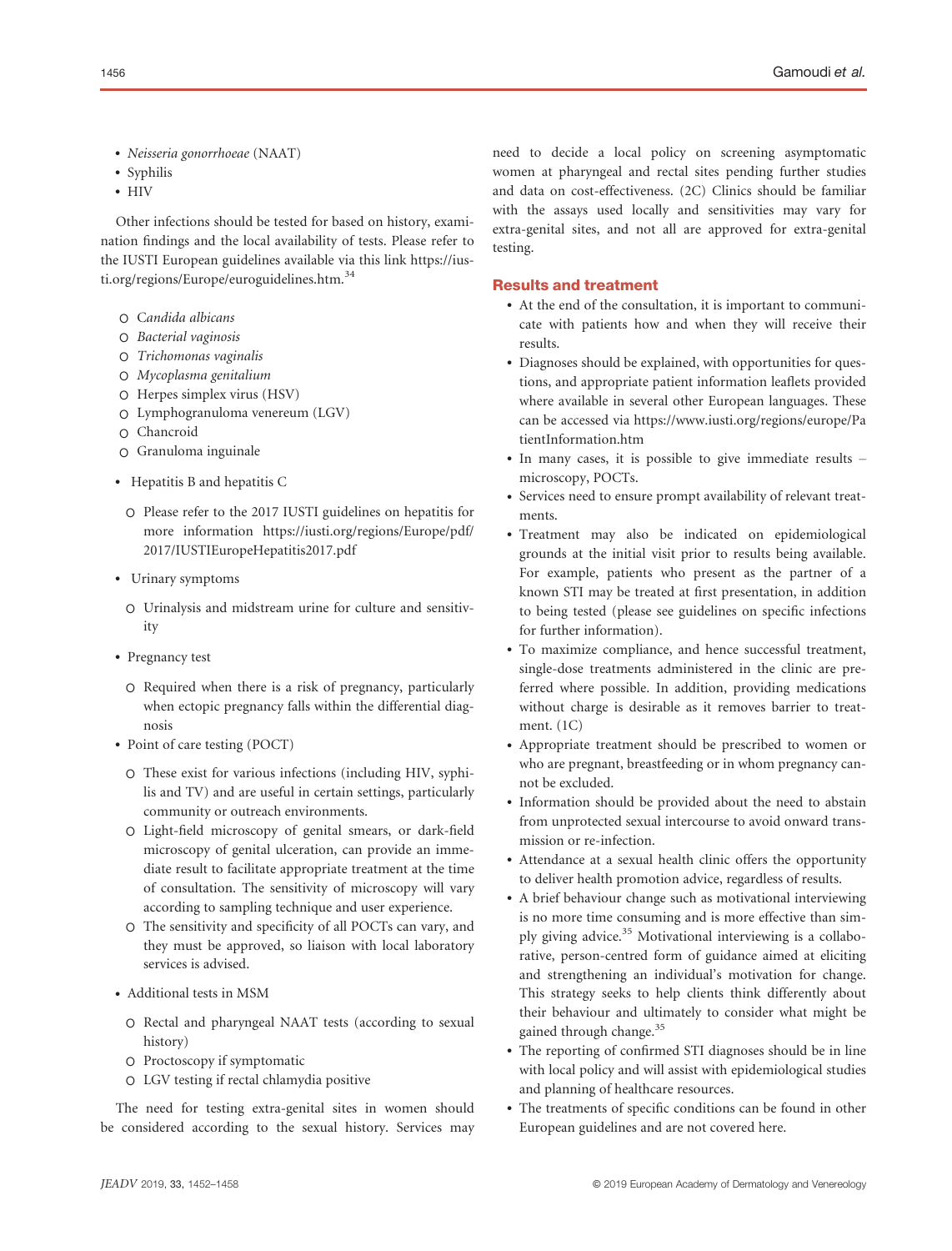## Partner notification/contact tracing

- This represents an important opportunity to reduce onward transmission of STIs if undertaken well, by detecting and diagnosing cases.
- Partner notification (PN) should be performed by an appropriately trained healthcare professional according to relevant guidelines for specific infections which will detail necessary look back periods  $.^{34}$  (1D)
- Notification of the infection to the sexual partner(s) can be done either by the patient themselves, or via a provider referral from the local or another sexual health clinic. These options should be discussed with the patient, to help them choose the appropriate method for them.
- Communication technologies such as text messaging and web-based systems are increasingly used. Internet partner notification provides a means of notifying the increased number of individuals exposed to an STI through Internet dating sites, who may not be traceable by other means. Internet PN facilities allow patients to send electronic postcards to partners without disclosing their own identity.36–<sup>38</sup>

#### Follow-up

- The need for follow-up should always be considered
- Alternative methods to face-to-face follow-up, such as telephone, text or email, may be suitable options
- Follow-up, by whatever method, gives an opportunity to:
- o assess adherence to treatment
- o review partner notification/contact tracing
- o assess risk of re-infection and hence the need for further testing or treatment
- o reinforce health promotion
- Follow-up in person should be arranged for certain infections where a test of cure is recommended (specific guidelines should be referred for further details)
	- o Gonorrhoea
	- o Various STIs in pregnancy
- o Some STIs where first-line antibiotics were not used
- Follow-up for repeat screening may be required to ensure that appropriate window periods are covered
- Further review will be required where repeat treatments are necessary (e.g. wart treatments, hepatitis vaccination and follow-up after PEPSE initiation)

#### Proposed review date

This guideline will be kept under regular review by the editorial board of the European STI guidelines project, and an update initiated when the board feels that there is a need for it. At the latest, a new version will be produced five years after the publication of this one.

## Composition of Editorial Board

See: [https://www.iusti.org/regions/europe/pdf/2017/EditorialBoa](https://www.iusti.org/regions/europe/pdf/2017/EditorialBoardSept2017.pdf) [rdSept2017.pdf](https://www.iusti.org/regions/europe/pdf/2017/EditorialBoardSept2017.pdf)

#### List of contributing organizations

Please refer to the link below for the list of the contributing organizations.

[https://www.iusti.org/regions/europe/pdf/2017/EditorialBoa](https://www.iusti.org/regions/europe/pdf/2017/EditorialBoardSept2017.pdf) [rdSept2017.pdf](https://www.iusti.org/regions/europe/pdf/2017/EditorialBoardSept2017.pdf)

#### Acknowledgements

The writing group would like to thank everyone who contributed comments and feedback during the consultation process.

#### **References**

- 1 Challenor R, Pinsent S, Baker D et al. Improving access to Genitourinary Medicine by satellite clinics: an evaluation of the use of pump- priming funding. Int J STI AIDS 2005; 16: 49–51.
- 2 Gary B, Lesley B, Ceri E et al. 2013 UK national guideline for consultations requiring sexual history taking. Int J STI AIDS 2013; 25: 391–404.
- 3 General Medical Council. Guidance on good practice: Maintaining boundaries. [http://www.gmc-uk.org/guidance/ethical.](http://www.gmc-uk.org/guidance/ethical) \_guidance.asp. Accessed 11/10/2017
- 4 Tucker C, Marsiske M, Rice K et al. Patient centred culturally sensitive healthcare: model testing and refinement. Health Psychol 2011; 30: 342– 350.
- 5 Koch O, De Silva S, Edwards S et al. Does using self-completed sexual history questionnaires in HIV positive men who have sex with men affect clinical outcomes? Int J STI AIDS 2008; 19: 203–205.
- 6 Vodstrcil LA, Hocking JS, Cummings R et al. Computer assisted self interviewing in a sexual health clinic as part of routine clinical care; Impact on service and patient and clinician views. PLoS ONE 2011; 6: e18456.
- 7 Richens J, Copas A, Sadiq S et al. A randomised controlled trial of computer-assisted interviewing in sexual health clinics. Sex Transm Infect 2010; 86: 310–314.
- 8 Ralph L, Berglas N, Schwartz S, Brindis C. Finding teens in their Space: Using social networking sites to connect youth to sexual health services. Sexuality Res Soc Policy 2011; 8: 1–12.
- 9 Estcourt C, Gibbs J, Sutcliffe L et al. The eSexual Health Clinic system for management, prevention, and control of sexually transmitted infections: exploratory studies in people testing for Chlamydia trachomatis. Lancet Public Health 2017; 2: e182–e190.
- 10 Jancin B. Web-based tool makes patient STD screening accessible. Ob Gyn News 2009; 44: 26.
- 11 Van Der Meijden WI, Boffa M, Harmsel WA et al. 2016 European guideline for the management of vulval conditions. J Eur Acad Dermatol Venereol 2017; 31: 925–941.
- 12 Dukers-Muijrers NHTM, Van Rooljen S, Hogewoning A et al. Incidence of repeat testing and diagnoses of Chlamydia trachomatis and Neisseria gonorrhoea in swingers, homosexual and heterosexual men and women at two large Dutch STI clinics, 2006–2013. Sex Transm Infect 2017; 93: 383– 389.
- 13 Rosario M, Schrimshaw EW, Hunter J. A Model of sexual risk behaviours among young gay and bisexual men: longitudinal associations of mental health, substance abuse, sexual abuse, and the coming out process. AIDS Educ Prev 2006; 18: 444–460.
- 14 Cook RL, Clark DB. Is there an association between alcohol consumption and sexually transmitted diseases? A systematic review Sex Trans Dis 2005; 32: 156–164.